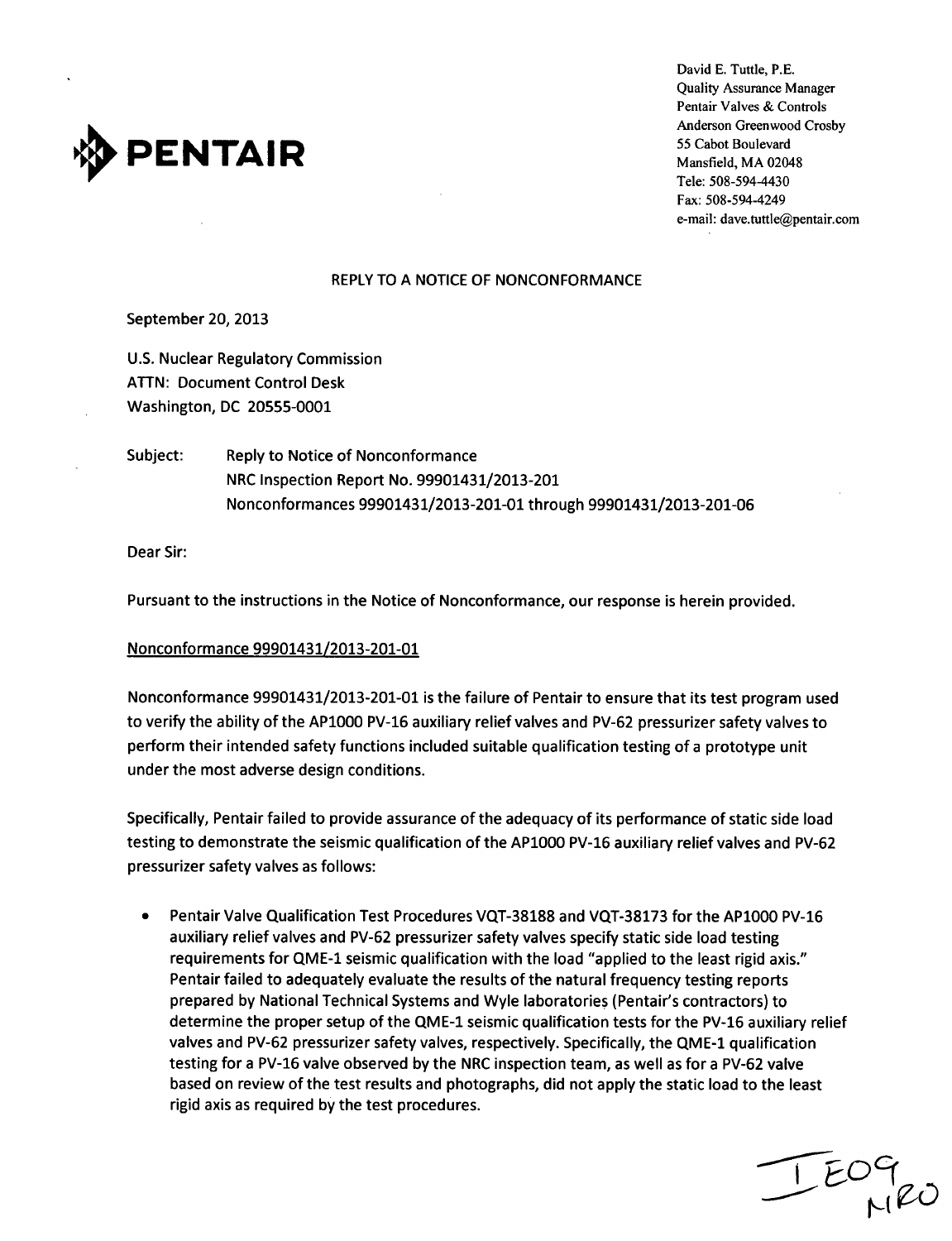Pentair Valve Qualification Test Procedure **VQT-38173** does not specify that a static side load be applied during the **QME-I** seismic qualification testing of the AP1000 PV-62 pressurizer safety valves at the design pressure set point of 2485 psig. Specifically, the Pentair **QME-I** seismic qualification test of the PV-62 pressurizer safety valve failed to verify the proper lift of the safety valve at the design pressure set point under seismic conditions as required **by** the WEC design specification associated with this valve.

# Reason for the noncompliance

There is no linking process between the results of the natural frequency test and the selection of the weakest (least rigid) axis for the seismic load test. There was no identification of the limitations of the current test facilities that would preclude a full flow test at full pressure, and there was no provision for notification that the test was performed at the lower pressure.

## Corrective steps that have been taken and the results achieved

For PV-16, Pentair Valve Qualification Test Procedure **VQT-38188** has been modified to include the following text: "Engineering must verify the direction of the least rigid axis against the results of the natural frequency test for each valve assembly and advise the test engineer regarding the direction in which the seismic load is to be applied. **A** photograph of the test set-up is required." PV-16 has been retested to correct for the least rigid axis. The test results show that the valve satisfied applicable seismic qualification requirements.

For PV-62, Pentair Valve Qualification Test Procedure **VQT-38173** has been modified to include justification for performing the full flow test at the prorated spring pressure, as well as a requirement for notification that the test was performed at the lower pressure.

# Corrective steps that will be taken to avoid further noncompliance

PV-62 will be returned to the Mansfield facility and retested to correct for the least rigid axis.

### Date when full compliance will be achieved

October **31, 2013**

### Nonconformance **99901431/2013-201-02**

Nonconformance **99901431/2013-201-02** is the failure of Pentair to establish a test program that ensures the testing required to demonstrate that structures, systems, and components will perform satisfactorily in service was performed in accordance with written test procedures. Specifically,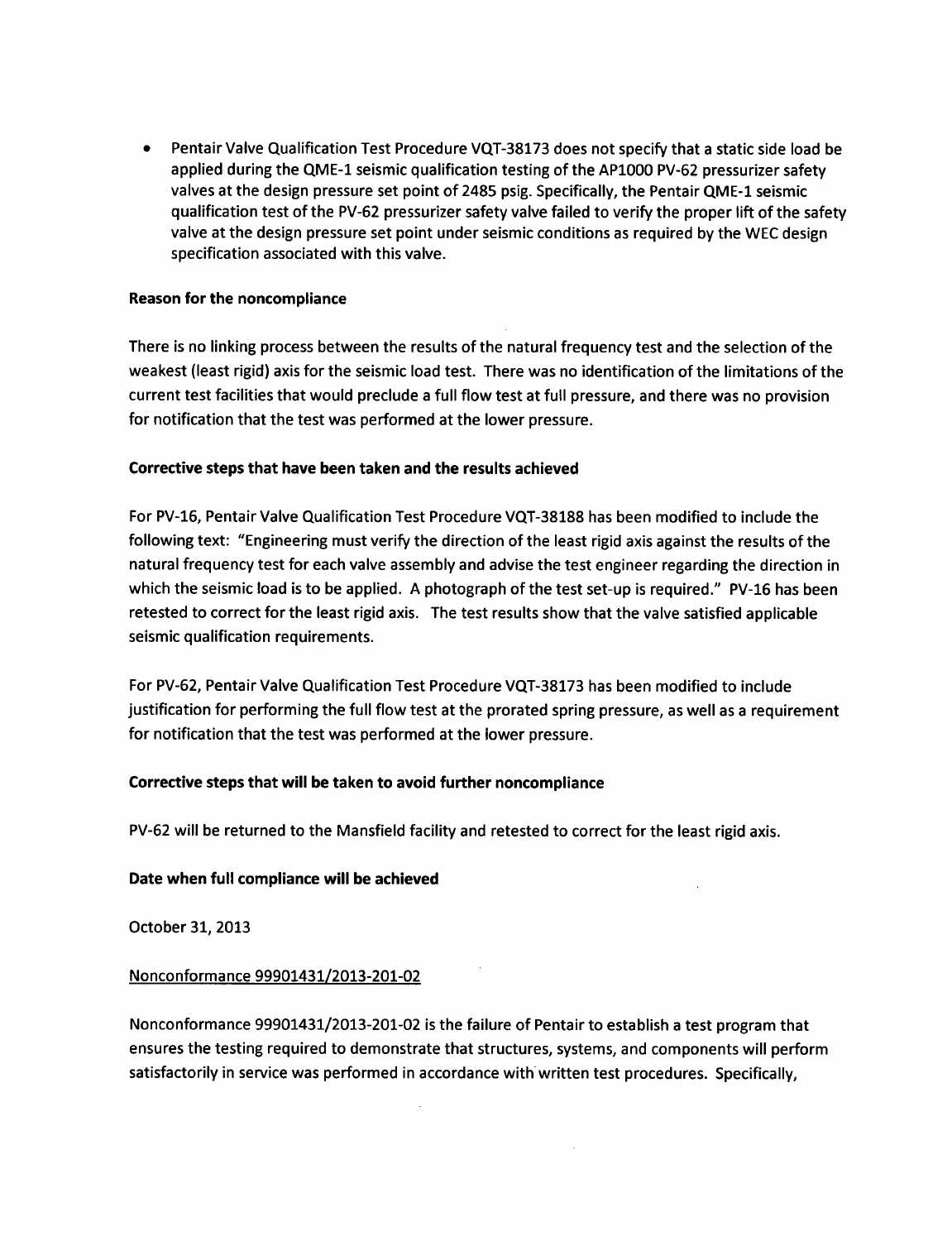- **"** During testing of the PV-62 pressurizer safety valves, Pentair failed to evaluate the validity of the test, which was performed at a temperature **25\*F** higher than the allowable ambient test temperatures, to ensure compliance with the Pentair **T-161093** procedural requirements.
- **"** During testing of the PV-16 auxiliary relief valve, Pentair failed to install a device to ensure that the tested valve satisfies the leakage acceptance criteria in Pentair procedure **VQT-38188.**

## Reason for the noncompliance

No linking process between the recorded parameters of the test and the test procedure requirements; inadequate training and understanding of the specific requirements for **QME-1** testing. The technician did not properly set up the test.

# Corrective steps that have been taken and the results achieved

During the NRC inspection, the NRC inspector made a comment that no device was installed. The technician then installed the measuring device. Had the technician not installed the device, he would not have been able to complete the test since the test procedure has a requirement to record the leakage measured. Therefore, this would have been self-correcting.

# Corrective steps that will be taken to avoid further noncompliance

The test procedure will be modified to include justification for performing the full flow test at the elevated temperature, as well as a requirement for notification that the test was performed at the higher temperature. Test personnel will be instructed on the specific test procedure requirements.

### Date when full compliance will be achieved

October **31, 2013**

### Nonconformance **99901431/2013-201-03**

Nonconformance **99901431/2013-201-03** is the failure of Pentair to establish adequate measures for the selection and review for suitability of application of materials, parts, equipment, and processes that are essential to the safety functions of certain structures, systems, and components. Specifically:

- **"** For the **18** Dedication Procedures reviewed, Pentair did not provide objective evidence that technical evaluations had been performed to justify that the critical characteristics and associated acceptance methods selected for various valve parts and components would provide reasonable assurance that the valves would perform their intended safety functions.
- **"** For the measuring and test equipment (M&TE) calibration services procured from Essco Calibration Laboratories under the International Laboratory Accreditation Cooperation **(ILAC)**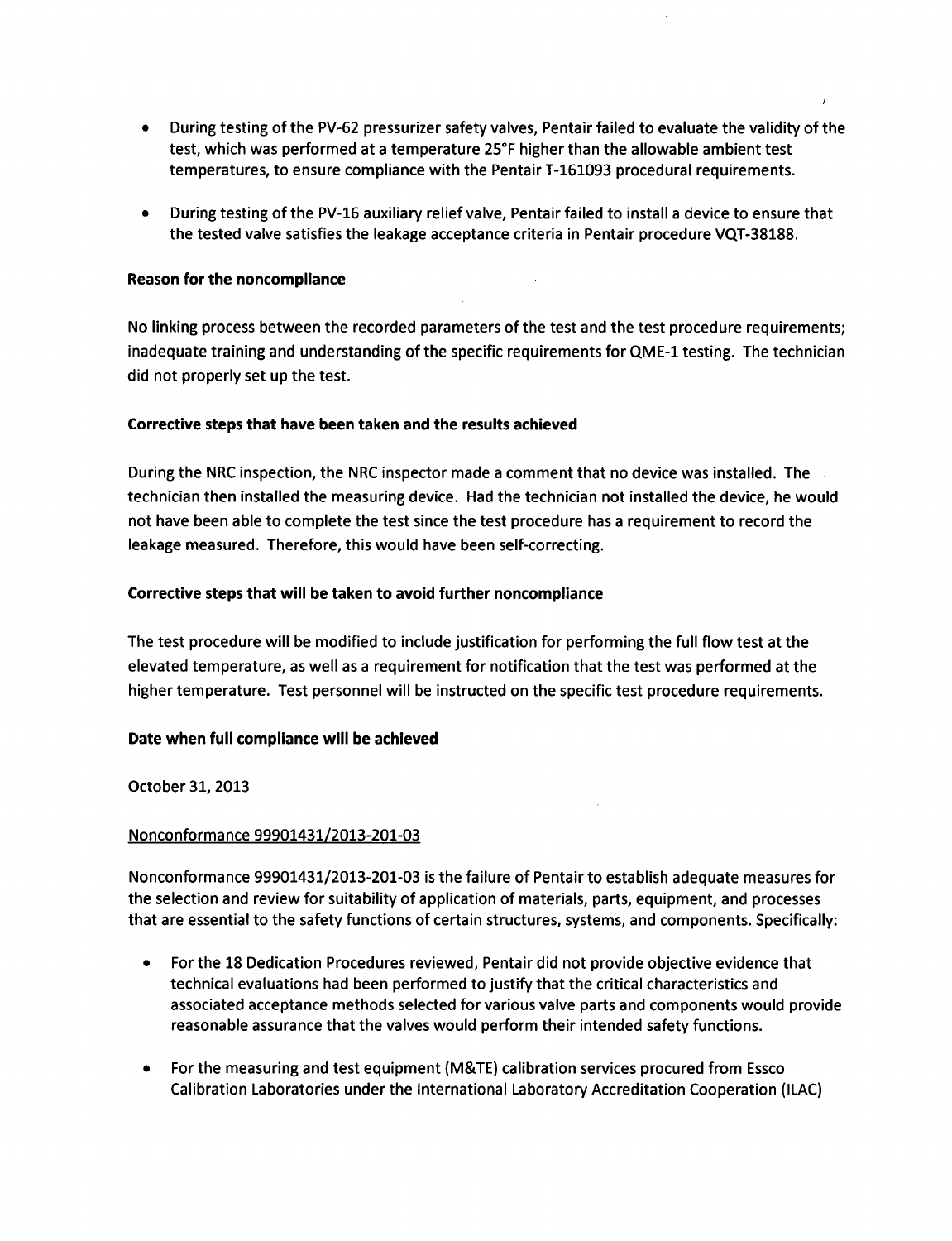process, Pentair did not conduct a technical evaluation to identify additional technical requirements to be included in the purchase order for the specific M&TE being calibrated.

## Reason for the noncompliance

There was no documented process for defining the technical evaluation of the critical characteristics of dedicated commercial components.

# Corrective steps that have been taken and the results achieved

A new form has been developed to document the technical evaluation of critical characteristics for dedicated commercial components/services.

## Corrective steps that will be taken to avoid further noncompliance

Phase 1: A new process utilizing the newly developed form will be implemented for new dedicated commercial components/services that will include a documented technical evaluation of critical characteristics.

Phase 2: As dedicated commercial components/services are processed, the new form will be completed.

## Date when full compliance will be achieved

Phase 1: September 30, 2013 Phase 2: This will be an ongoing process which will be reviewed for effectiveness by March 31, 2014

# Nonconformance 99901431/2013-201-04

Nonconformance 99901431/2013-201-04 is the failure of Pentair to establish proper measures to identify requirements necessary to assure the selection, purchase, use, and review for suitability of application of the lubrication material Neolube.

Specifically, Pentair failed to have adequate controls or documentation in place to select and verify that the appropriate type of Neolube was purchased and used to lubricate various valve types during and after testing activities in accordance with the application and design specifications for the valves. Exceeding a temperature of 400°F while using Neolube 1 causes a chemical breakdown of the product, which could lead to binding of lubricated areas, such as the valve stem. This binding would prevent the valves from accomplishing their intended safety functions.

# Reason for the noncompliance

Anderson Greenwood Crosby (AG Crosby) uses Never-Seez Nuclear Grade as a lubricant unless a customer specification requires a specific lubricant to be used. The use of Never-Seez has been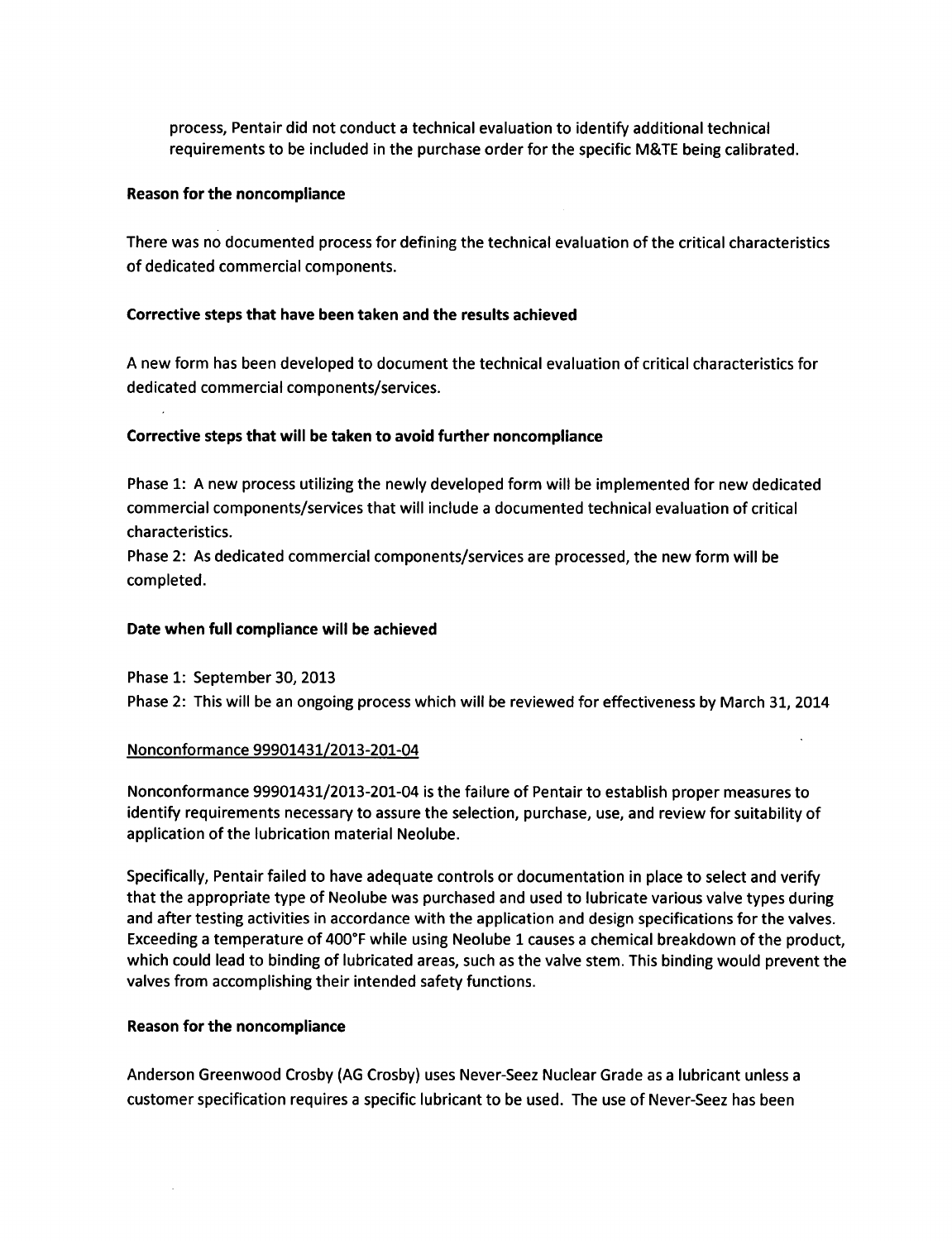reviewed for use by AG Crosby and found to be acceptable. No Neolube **I** was found in the nuclear component assembly area of the shop. AG Crosby also manufactures components for the U.S. Navy which requires the use of Neolube 1. Neolube 1 was only found in the Navy component assembly/test area, clean room and storage cabinet.

## Corrective steps that have been taken and the results achieved

All Neolube 1 bottles were located (all were found in the Navy assembly/test area, clean room and storage cabinet) and labeled with a tag stating "For Navy Use Only". Verified there were no Neolube 1 bottles in the nuclear assembly/test area. All assembly personnel have been trained regarding the use of Neolube 1 (only to be used for assembly of Navy components). In addition, the Manufacturing Supervisor has been trained to monitor and label all new incoming shipments of Neolube **1** prior to disbursement into the shop. These actions were completed on September 17, 2013.

# Corrective steps that will be taken to avoid further noncompliance

All new incoming shipments of Neolube **I** will be monitored and labeled "For Navy Use Only".

# Date when full compliance will be achieved

This will be an ongoing process.

# Nonconformance 99901431/2013-201-05

Nonconformance 99901431/2013-201-05 is the failure of Pentair to establish appropriate measures to assure that material, equipment, and services purchased through a subcontractor were adequately evaluated via a source evaluation to allow for objective evidence of quality to be furnished by the subcontractor. Specifically,

Pentair failed to adequately verify that commercial items received from its suppliers conformed to the applicable specification requirements and failed to validate required critical characteristics during commercial grade dedication receipt inspection and testing for three U-cup O-rings that were being commercially dedicated using a sampling process. Instead, Pentair relied on a commercial supplierissued certified material test report (CMTR) as the sole method to verify critical characteristics for the entire batch of U-cup O-rings without conducting a commercial-grade survey, source verification, or other surveillance of the supplier to verify that the supplier's quality program was capable of appropriate control of the required critical characteristics, including material traceability and adequacy of any certificates of conformance or CMTRs. This issue is common for procurement and dedication of all elastomeric parts.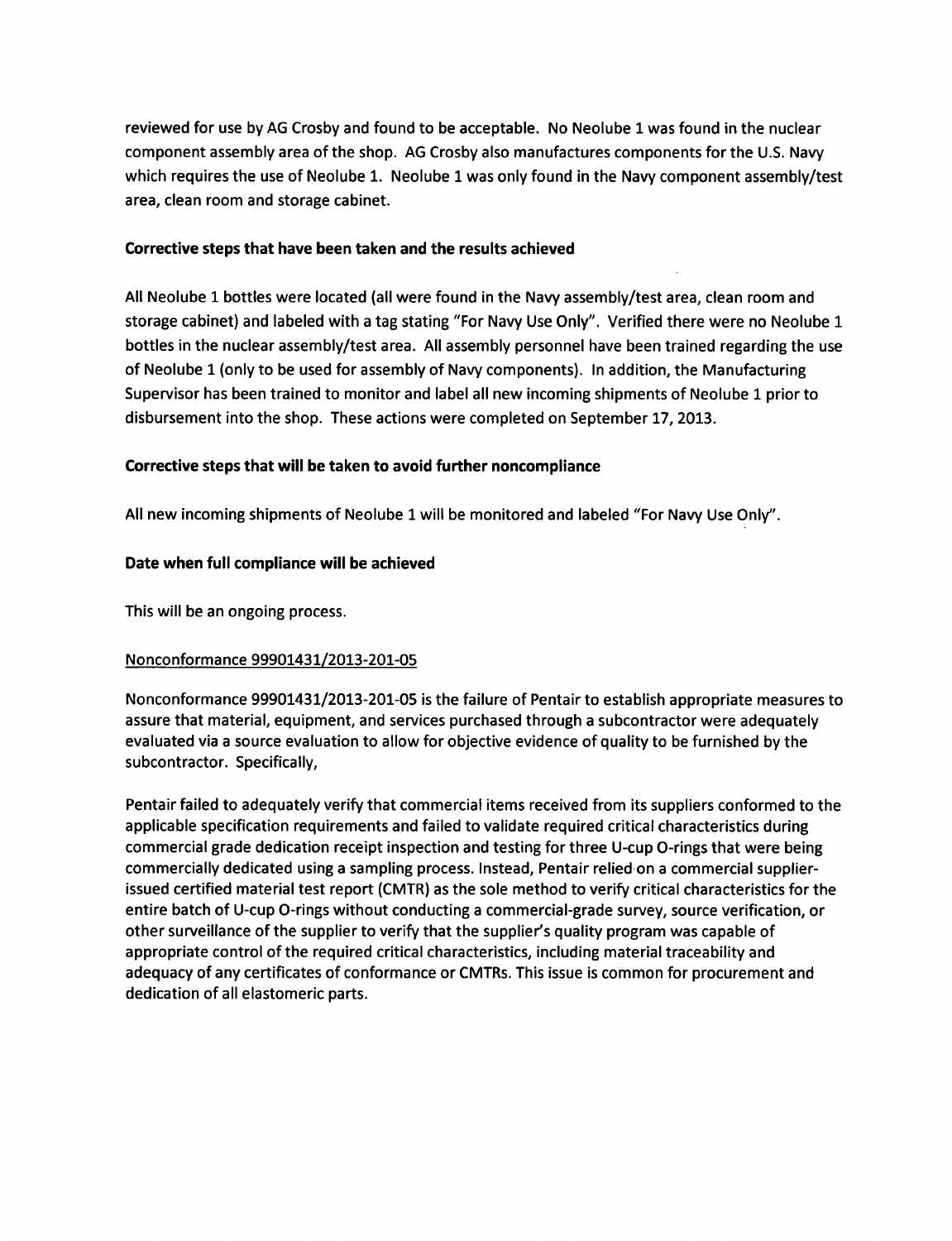# Reason for the noncompliance

AG Crosby commercially dedicates elastomeric parts using Method 1 of EPRI NP-5652 using inspections and sampling plans for special tests as the sole method. Additional requirements were to use reputable domestic suppliers. Additional acceptance methods were not felt to be necessary.

## Corrective steps that have been taken and the results achieved

None.

## Corrective steps that will be taken to avoid further noncompliance

Source verification (Method 3 of EPRI NP-5652) will be used to verify the supplier's capability to control material traceability to a heat number, production lot number or batch number.

## Date when full compliance will be achieved

March 31, 2014

## Nonconformance 99901431/2013-201-06:

Nonconformance 99901431/2013-201-06 is the failure of Pentair to Pentair failed to establish measures to assure that special processes are controlled and accomplished in accordance with applicable codes, standards, specifications, criteria, and other special requirements.

Specifically, Pentair's weld rod ovens failed to have controls in place for the temperature read out display and humidity indication to provide assurance that the weld rods were adequately maintained in accordance with the applicable sections of the ASME Code.

### Reason for the noncompliance

Pentair relied on the thermostat setting on the weld rod oven and quarterly monitoring of the oven in accordance with the AG Crosby calibration procedure CPIE-0240.

### Corrective steps that have been taken and the results achieved

A calibrated temperature gage has been purchased and installed on the weld rod oven.

### Corrective steps that will be taken to avoid further noncompliance

No further action is required.

### Date when full compliance will be achieved